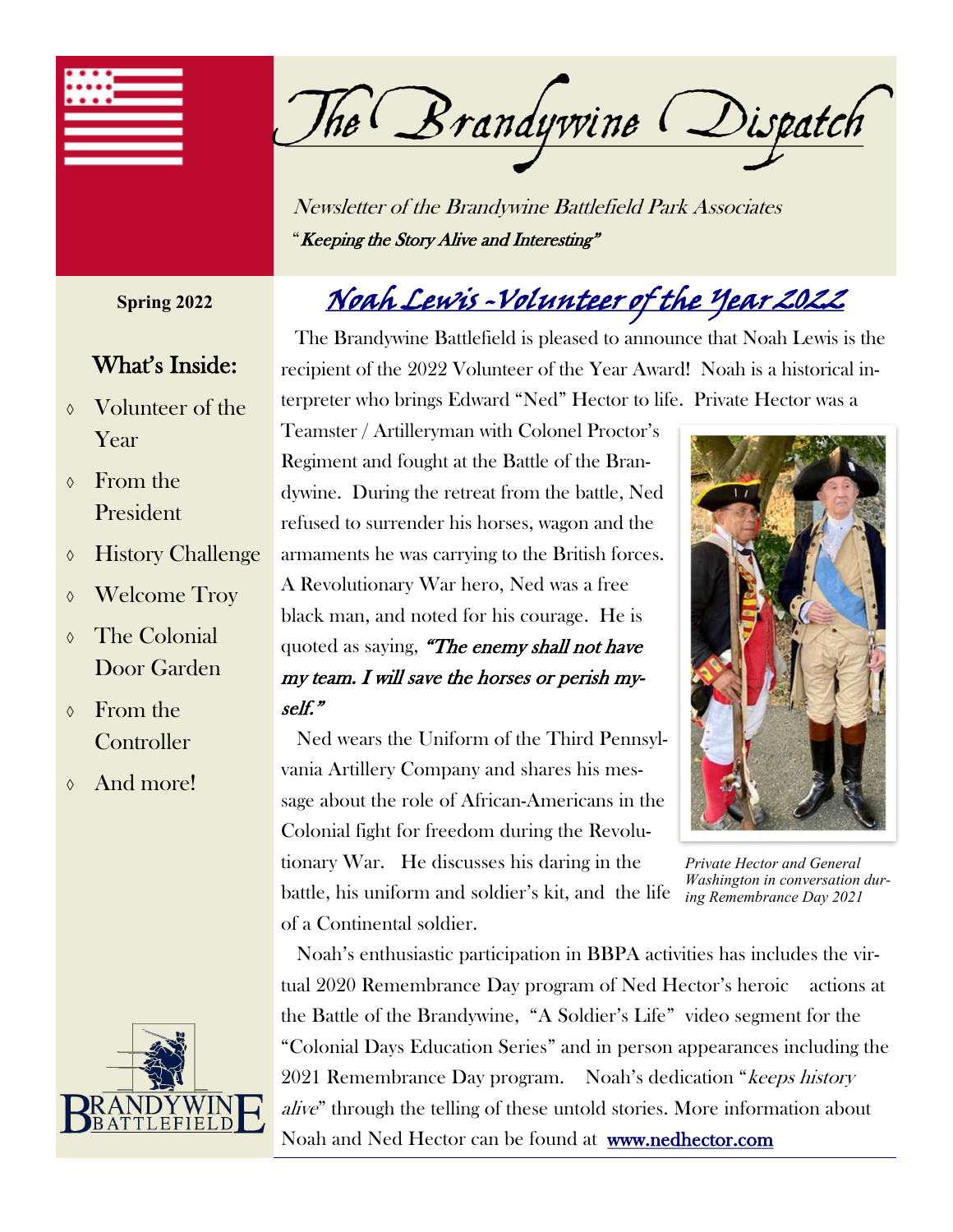

#### Board of Directors

Linell E. Trimbell President

George Thorpe Vice President

Theresa Ceulers Vice President / Secretary

> Shirley D. Dogan Treasurer

> > **Directors**

 Peter Adams Carly Beehler Eric Downs Alexis Furlong

#### Staff Personnel:

Nancy Heitzenreiter Business Services Coordinator

> Brett Patterson **Controller**

Jesse Wolfe Education & Tech Services

> Troy Grubb Site Administrator

Ken Levin PHMC Maintenance

The Brandywine Dispatch is published quarterly by BBPA. Free!

#### Submissions are Welcome!

Mail to: Newsletter Editor Brandywine Battlefield Park **Associates** P. O. Box 202 Chadds Ford, PA 19312 610-459-3342 Email Submissions to:



From the President

"Choose a job you love, and you will never have to work a day in your life  $\tilde{\phantom{a}}$  Confucius"

 Now, I know this might be a stretch, but I can associate my experience with my volunteerism at the Brandywine Battlefield

Park (BBP) with this statement. I have worked a majority of my adult life in the Corporate World. I can truly say that my time volunteering at BBP has been far more spiritually and emotionally rewarding than my vocational career. The concept of volunteerism has always amazed me. People making sacrifices to give of themselves for the benefit of others is truly phenomenal. So, what drives this concept? I can only find one answer, passion. After struggling through more than two (2) years, our nation is recovering from the impact of the COVID-



19 pandemic. Aside from the human and economic impact, the residual toll is endless. At the core of this recovery is volunteerism. Now our beloved Park has been reopened with the support of the Brandywine Battlefield Park associates and the Pennsylvania Museum and Commission (PHMC.) Unlike previous years, we are experiencing a major void. That void is the loss of several dedicated volunteers. Our organization, founded in 1971, is predicated on volunteers to support the delivery of critical education programs at the Park. We are now in the process of rebuilding our basic fiber – volunteers. The wonderful news with this recovery is the regeneration of our volunteer group. I have been at the Park for the past few weeks and I am truly heartened with the faces of new and retuning volunteers, all with interest and yes passion. With the collective enthusiasm I have witnessed, I am convinced that we have a bright future. I wish to thank our returning volunteers and congratulate our new volunteers!

Regards,

Linn (Linnell) Trimbell President, Board of Directors Brandywine Battlefield Park Associates

| ****_<br>*****<br>═ |                    |  |
|---------------------|--------------------|--|
| . <del>.</del>      | <b>The Company</b> |  |
|                     |                    |  |
|                     |                    |  |
|                     |                    |  |
|                     |                    |  |
|                     |                    |  |
|                     |                    |  |
|                     |                    |  |
|                     |                    |  |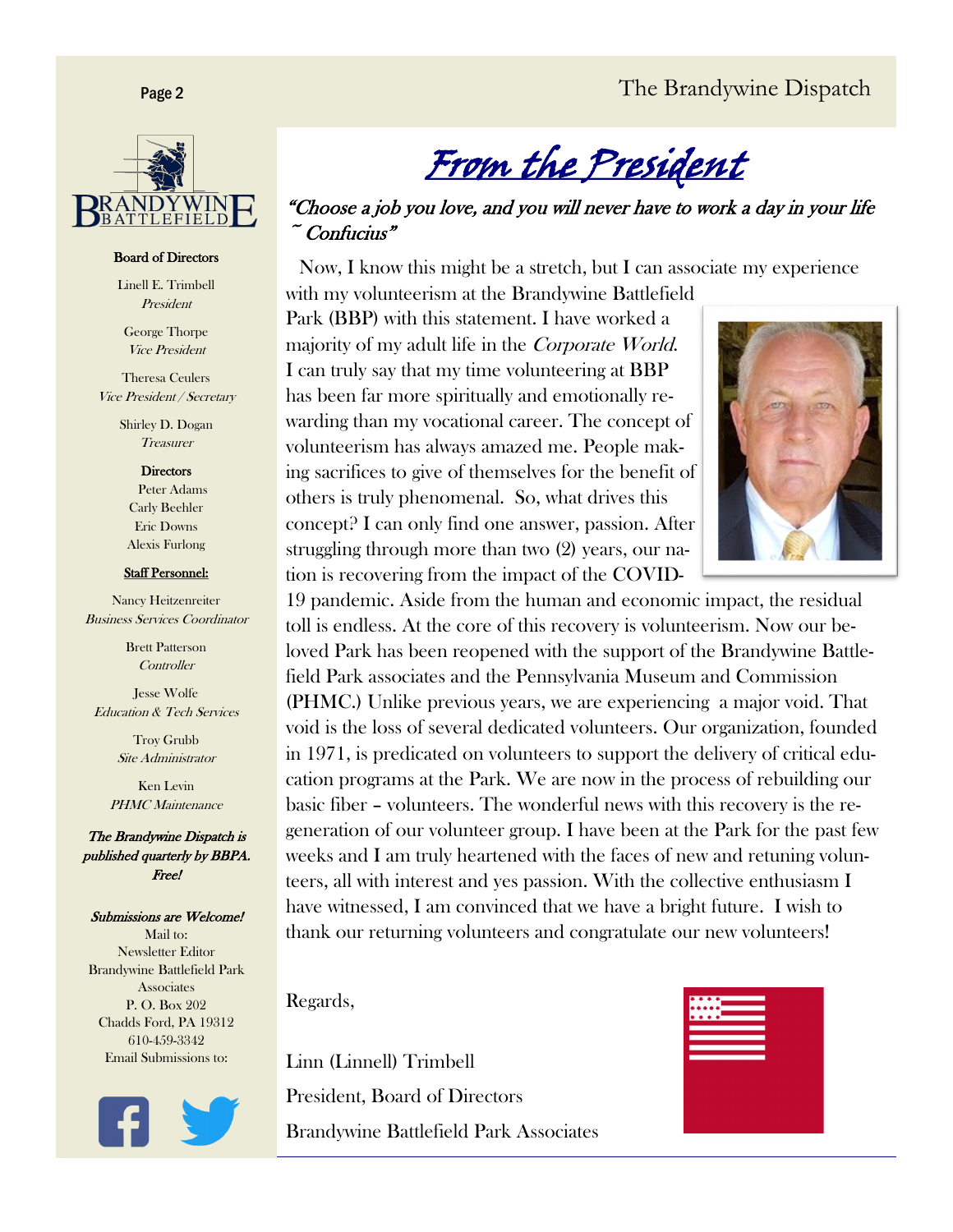

#### Do you know these historic definitions?

Black jack: A large drinking mug made of leather with a tar coating. A 1775 Massachusetts document said, "We left a pint black jack abt half full of water."

**Drop Shot:** the firearm shot made by dropping molten lead in a a shot in a shot tower to get it perfectly round. A 1638 Maryland document referred to : "a rondlett of drop-shot, 2 gunnes"

*Mickle*: (n) A great quantity. *Poor Richard's Almanac* observed, "Every little makes a mickle".

**Parley:** (n) A conference with an enemy. In 1781, Gen. William Heath reported to Gov. Hancock, "On the  $17<sup>th</sup>$ they (British) beat a parley—the  $19<sup>th</sup>$  surrendered."

Scurvy grass: The spoonwort which grows on rocks near the sea. It was taken to prevent scurvy. In 1630 John Winthrop wrote to his wife that he took with him: "a gallon of scurvey grass to drink."

## **Who Am I?**

#### Personality #1:

I was a Delegate to Congress but also a Loyalist.

Born in Maryland, I was educated in the law in Philadelphia and became one of city's most successful lawyers.

In the mid-1750's, I developed a close friendship and political alliance with Benjamin Franklin for 20 years, until the Revolution drove us apart.

After my compromise plans to preserve the relationship with Britain deteriorated, I left Congress in 1775. When the British occupied Philadelphia, I was installed as one of the loyalist civil authorities.

In 1778, I sailed for England where I continued to lobby for conciliation and union. My property confiscated in Pennsylvania, my petition to return was rejected in 1793.

#### Personality #2:

As a prominent public official in Pennsylvania, I represented my native Chester County.

I was a member of the provincial congresses of 1775 and 1776, and a member of the Pennsylvania Assembly.

In 1776, my  $4<sup>th</sup>$  Battalion of militia from Chester County formed one of the principal regiments of the Flying Camp, a mobile, strategic reserve force created by Washington's request.

In the later years of the war, I worked as a civilian official, helping to settle border disputes in the Wyoming Valley in Pennsylvania.

I served one term in the U.S. House of Representatives in 1793.

#### *Answers on page 6*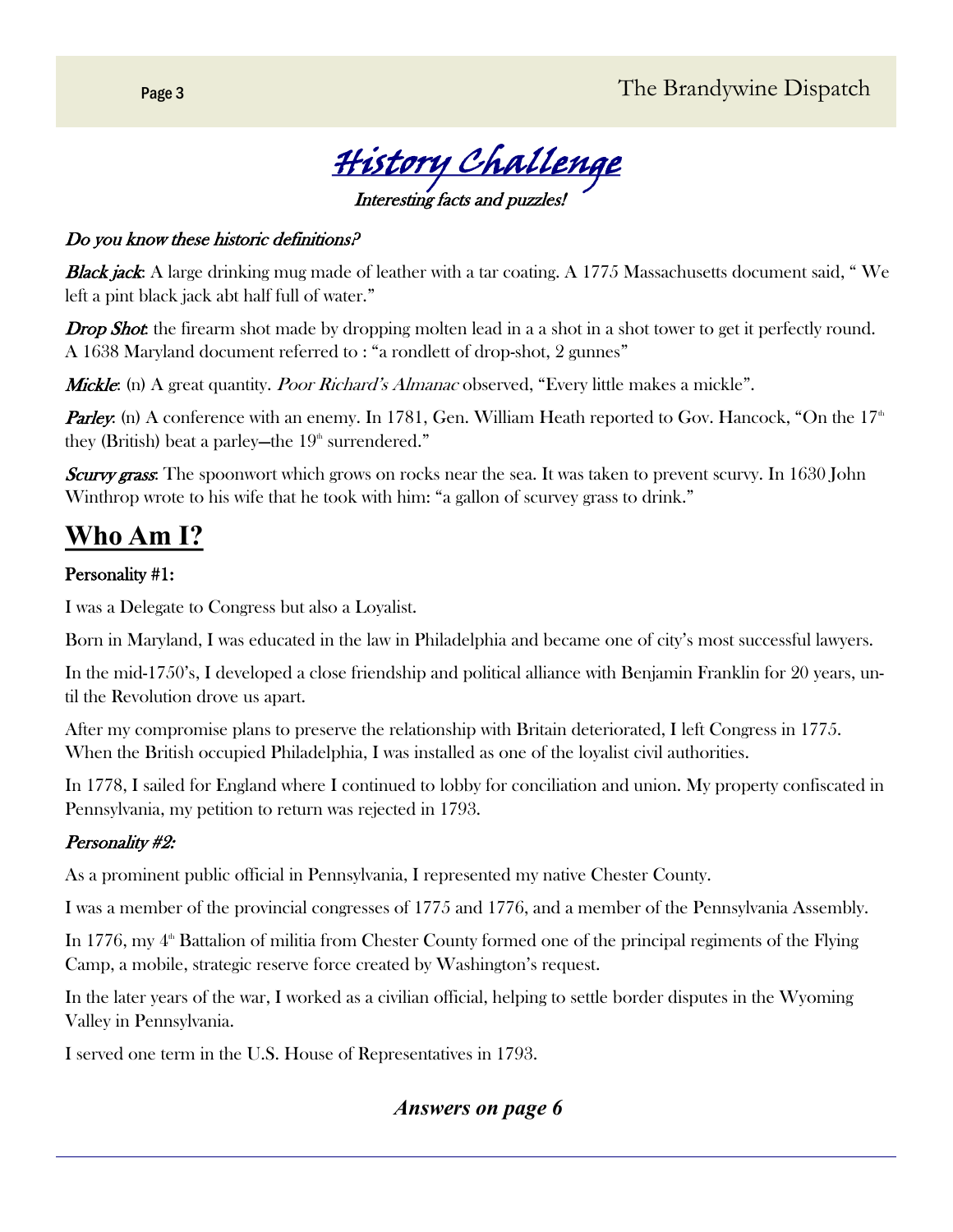# Welcome Troy



 Hi everyone. I would like to introduce myself. My name is Troy Grubb, the new PHMC site administrator at Brandywine Battlefield Park. It's my pleasure to be here.

Just a little about myself. I'm 43 years old, and live in Leola, Lancaster County, Pennsylvania with my wife and 3 children (2 girls and 1 boy). Lancaster County has been my home for the past 17 years, but my roots are in Bedford, Bedford County, Pennsylvania. Growing up, my passion was history, specifically military history, which is

why I chose a career in the history field. My path began at the Pennsylvania State University where I received my Bachelor of Arts degree in history in 2000. After graduation, I began working at the Pennsylvania Military Museum as a seasonal custodial guide, talking about what I enjoy most, military history. After three years, I was offered full-time employment at Hope Lodge and Mather Mill historic site as a custodial guide supervisor. There, I gave guided tours of the historic site and organized special events and programs. My favorite event was the 1777 Whitemarsh Encampment reenactment. In 2004, I was hired as a museum educator at the Railroad Museum of Pennsylvania, where I worked for the last 17 years. As an educator, I created and conducted school programs, outreach programs, and special tours. Probably my most favorite part of the job, aside from interacting with the staff and volunteers, was developing exhibits both temporary and permanent.

In my spare time, I like to watch sports, documentaries, and reality shows, specifically Pittsburgh Steelers and Penn State football and the Curse of Oak Island. Mostly, I enjoy spending time with my family visiting parks and historic sites as well as playing games and building Legos.

> *OPEN! Brandywine Battlefield Park Hours of Operation Tuesday-Thursday 10:00 a.m.-4:00 p.m. Gates Open-Passive recreation on Park grounds Friday and Saturday 10:00 a.m.-4:00 p.m. Visitor Center Open Tours Available Please check the website for updates! www.brandyweinebattlefield.org*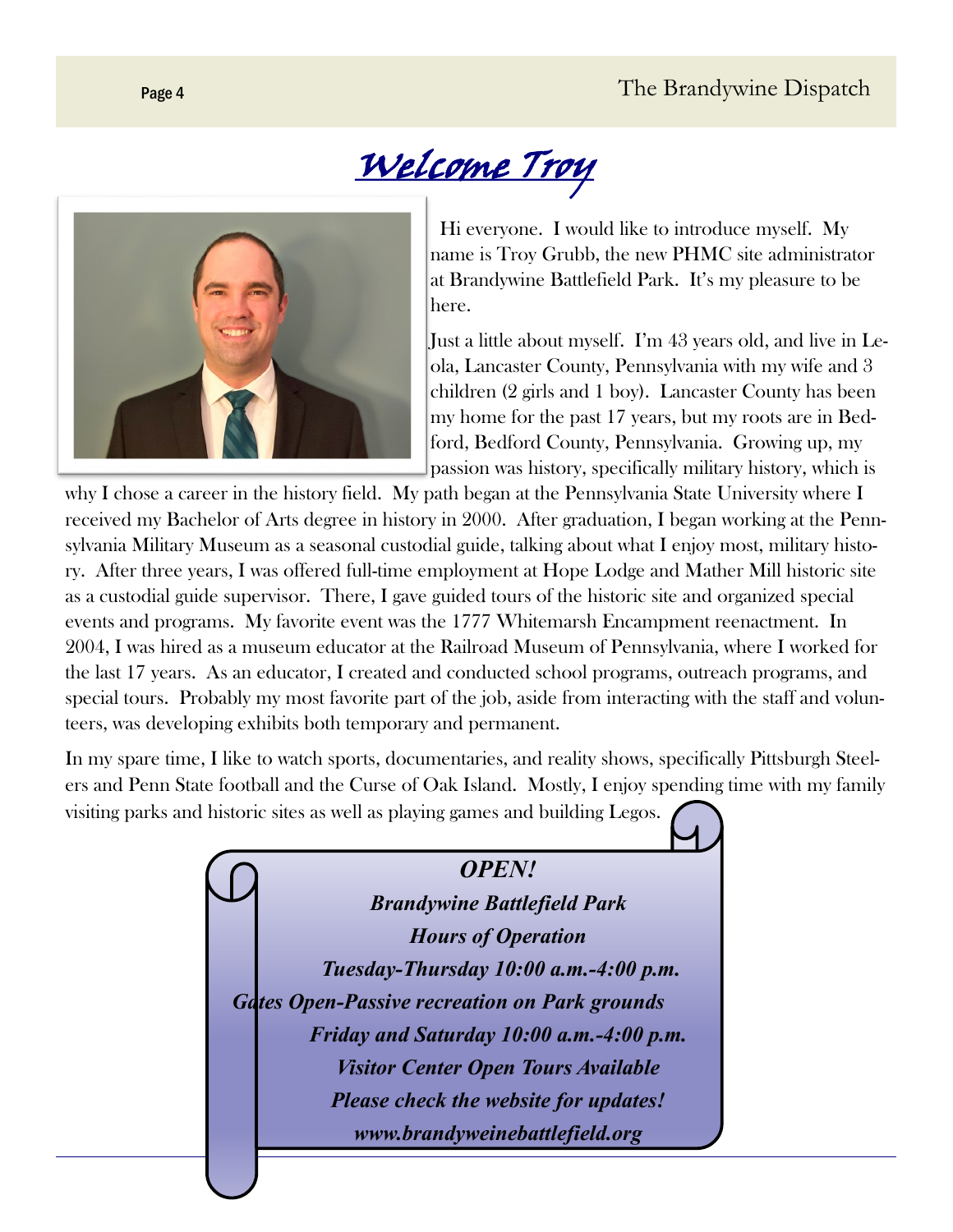# The Colonial Door Garden and the Medicine Chest

 As the Spring weather begins to warm the earth, I sit in my garden and survey the mess made by the winter storms. I distract myself from the tasks at hand by thinking about my colonial gardening counterparts and their plantings.

 A mainstay of most colonial homes was a garden planted near the door, hence the Door Garden. This is also referred to as the Door Yard Garden or Kitchen Garden. The Door Garden was a rectangular, raised bed and narrow enough so the garden could be accessed from either side. The raised bed was made with mounded dirt and sometimes the sides were reinforced with stones and rocks. The raised bed kept the soil warm. Every square inch of the bed was planted and plantings were in clumps, not rows, to maximize the use of space. Every plant in the door garden had a purpose. Here is a sampling of plants grown for medicinal purposes -

#### Horehound, Marrubium vulgare



 Horehound preparations were used as expectorants and tonics. It was given for chronic cough, asthma, and some cases of consumption. In the past is was recommended to 'those that have drunk poyson or have been bitten of serpents,' and it was also administered for 'mad dogge's biting.'





Sage, Salvia officinalis

 A tonic made from sage was used to cure a range of bodily ills—colds, coughs, fevers, asthma, inflammation and joint pain. Native Americans mixed sage with bear grease to make a salve to treat sore throats.

## Wild Ginger, Asarum canadense

 Native Americans taught early settlers to use wild ginger. The root was dried and ground to a powder. Wild ginger leaves were used as a poultice to treat infected wounds and stomach ailments. Modern research shows that wild ginger contains natural antibiotic compounds.



### Lungwort, Pulmonaria

Lungwort received its name from its speckled leaves that resemble lung tissue. Lungwort was used for conditions of the stomach, lungs and urinary tract. It was also used to treat colds, cough, asthma and bronchitis.

#### Winter Savory, Satureia Montana

Winter Savory was used medicinally as a diuretic, antiseptic and to relieve the pain of bee and wasp stings.

 An example of a Door Yard Garden can be seen next to the Benjamin Ring House. The Ring House garden was developed and planted by Stephanie "Stevie" Demott and details about the garden can be obtained at the Visitor Center.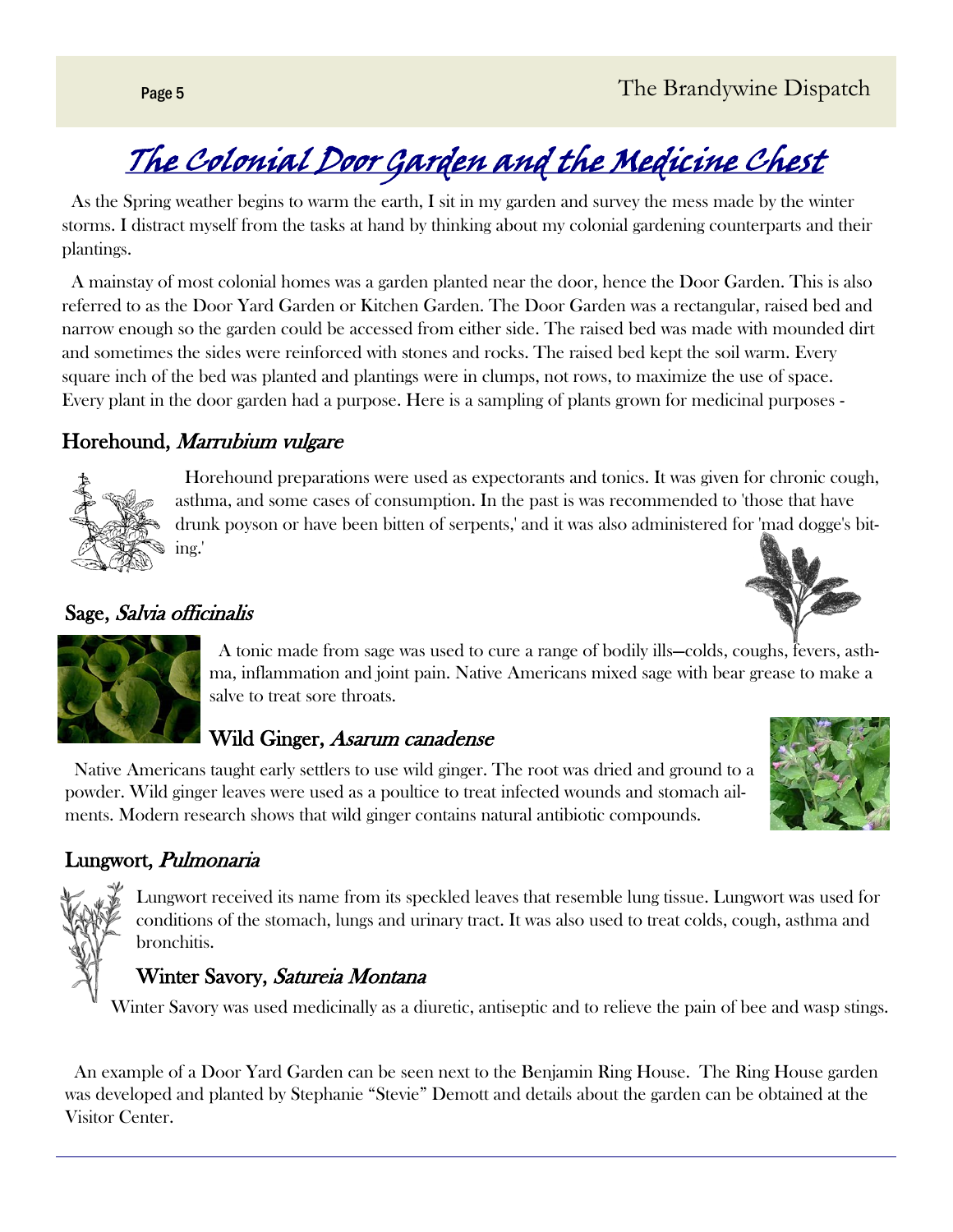# From the Controller

 As the controller for Brandywine Battlefield Park Associates, it is my job to both maintain and keep watch over the books of the organization. Together with the Treasurer we are always examining how we might improve BBPA's financial security. By late 2019 our numbers looked so bad that I wasn't sure if we were going to last another year.

 Despite being closed for nearly all of 2020 and half of 2021, BBPA emerged from the shutdown in a better financial position than it had been in several years. A combination of factors: federal Covid relief, the generosity of several granting organizations, and support

from concerned donors like you have helped to get the organization through a very difficult crisis. Now we are looking forward to a brighter future ahead of the  $250<sup>th</sup>$  anniversary of the country, but we still will need help to do more.

 Volunteers are essential to offer more school programming and keep the site open more days, without their selfless efforts we'd be forced to close again. Donations will be critical to sustain our operations and eventually expand them under the watch of a new educator who will be developing new programming and events. The search for a new educator is underway and has already received applications from several exciting candidates. 2022, and especially 2023, will be major opportunities for growth of BBPA but as always, will rely upon your help.

> Thank you, Brett Patterson

## *HISTORY CHALLENGE ANSWERS* (from page 3)

Personality #1: Joseph Galloway 1731-1803

Personality #2 William Montgomery, Militia officer, legislator 1736--1816

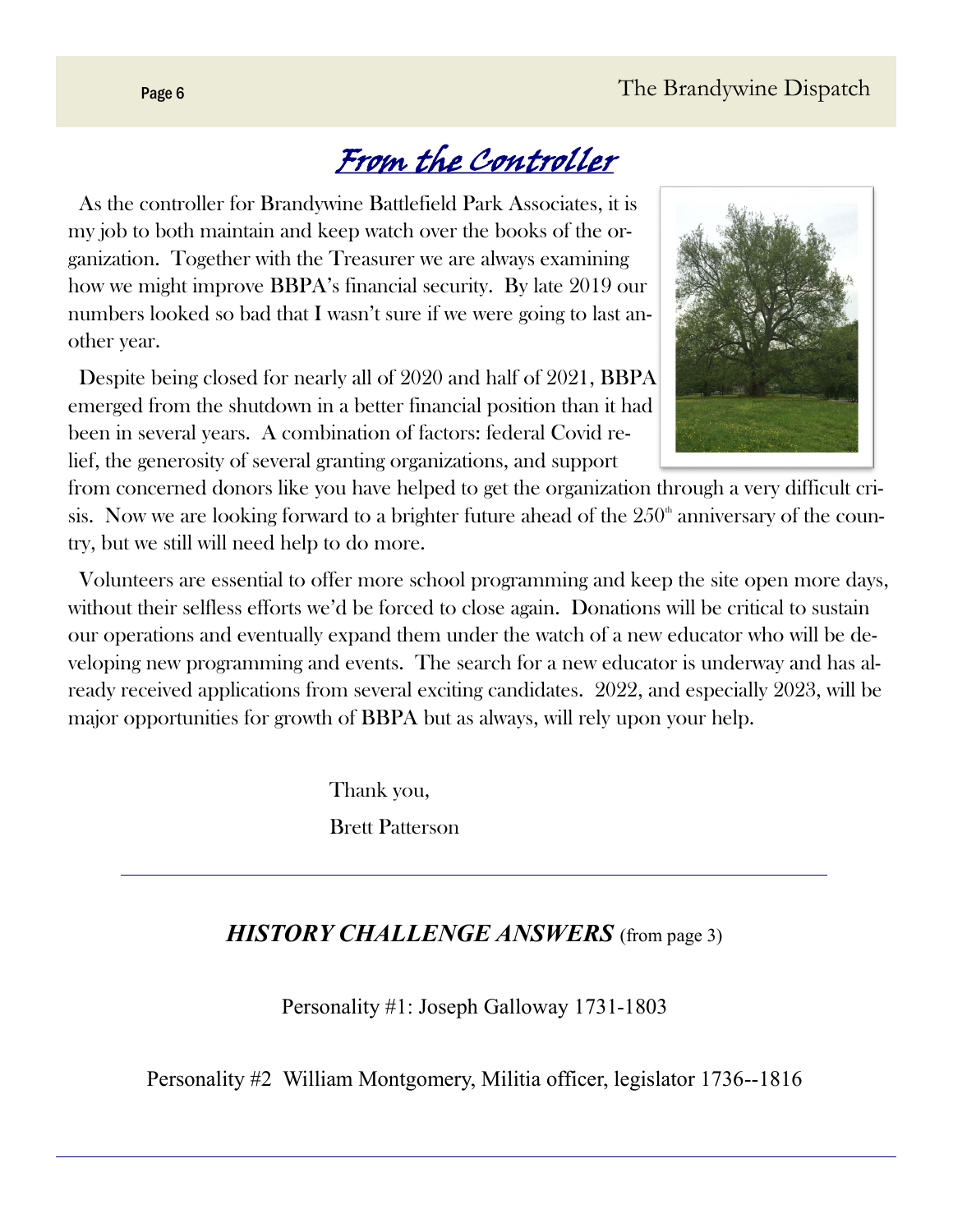

 Brandywine Battlefield Park Associates Members are part of one of Pennsylvania's oldest public-private partnerships in support of this historic site! As a Member, your help supports this national treasure and its history by preserving the past, providing education for the present and keeping our mission alive for the future.

Membership Opportunities include:

#### Individual \$25

- Unlimited free admission to Museum and House Tours for 1 year
- 10% discount in the Museum Giftshop
- 10% discount on Battlefield Driving Tours
- Quarterly Newsletter with Members Only updates

### Family \$35

- Free admission to Museum and House Tours for Member & immediate family for 1 year
- 10% discount in the Museum Giftshop
- 10% discount on Battlefield Driving Tours
- Quarterly Newsletter with Members Only updates

### Benefactor \$75

- Enjoy all Family Membership benefits for 1 year
- Plus 15% discount in the Museum Giftshop

### Business \$100

- Enjoy all Benefactor Membership benefits for 1 year
- Plus 15% discount in the Museum Giftshop

Please visit [www.brandywinebattlefield.org](http://www.brandywinebattlefield.org) to join or contact us at [bbpaorgcommunications@gmail.com](mailto:bbpaorgcommunications@gmail.com)

## OUR MISSSION

"To preserve, interpret and share the impact of the enduring story of the Battle of the Brandywine, the largest single day land battle of the American Revolution."

## Shop with Amazon Smile

Please consider doing your holiday shopping at smile.amazon.com Amazon will donate 0.5% of all your purchases to Brandywine Battlefield Park Associates. Just sign up to support Brandywine Battlefield Park Associates when on Amazon Smile. Then do all your Amazon shopping at their Smile site. Easy!